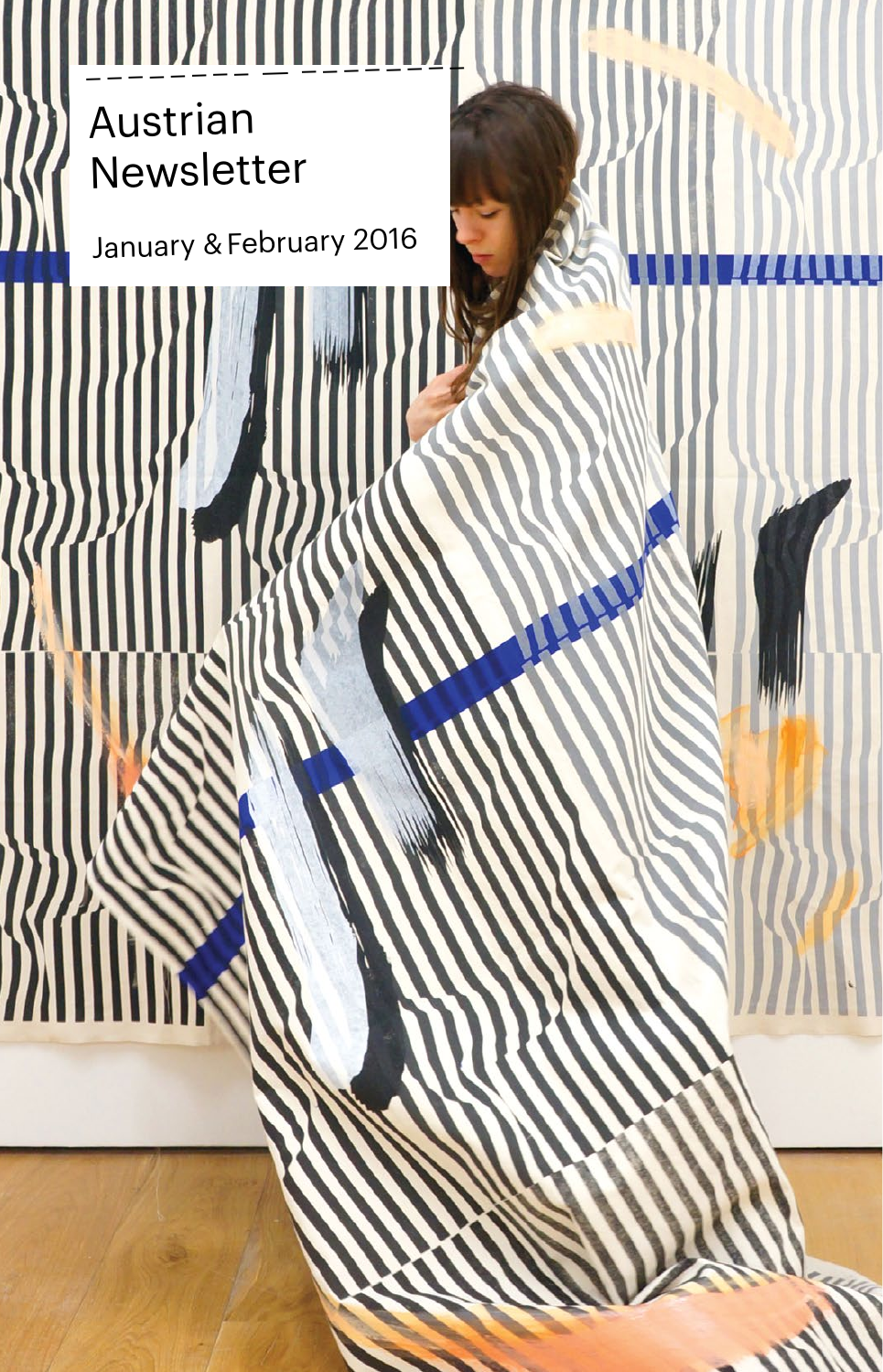### Ongoing January – – – – – – – – — – – – – – – – – – – – – – – – – — – – – – – – –



Bernd Oppl, *Hotel Room*

### Adjacent Realities

*Until Friday 29 January 2016*

Artist and curator Catharina Bond has invited artists living and working in both Austria and the UK to explore, question and comment on the idea of the 'real' in a world characterised by constant transformation and virtual parallels. By incorporating a wide variety of artistic practices, including performance, sculpture, video and photography, the exhibition presents an engaging range of perspectives and responses to the questions they confront.



Mette Boel, *20XX*, II

#### Hans J. Salter Retrospective

#### *Tuesday 12 –27 January, ACF London*

Cineclub celebrates the work of film composer and 'musical mastermind' Hans J. Salter on what would have been his 120th birthday. Born in Vienna in 1896 Salter studied with Schreker, Berg, Gal and Wellesz. He enjoyed a successful career with UFA in Berlin before fleeing the Nazis and emigrating to Hollywood in 1937. Salter worked at Universal for nearly thirty years arranging, composing, conducting and serving as musical director. He wrote music for an estimated 450 films and received six nominations for Academy Awards. This dedicated mini season will be introduced by film historians Brigitte Mayr and Michael Omasta (Synema Vienna).



Film still from *The Wolfman* 

### The Wolfman

#### *Tuesday 12 January, 7pm, ACF London*

The Wolfman is one of the classic American horror films produced by Universal Studios in the early 1940s. The film stars Lon Chaney as 'the Wolf Man' alongside Claude Rains, Evelyn Ankers, Ralph Bellamy and Bela Lugosi among others.

USA 1941, 70 mins, directed by George Waggner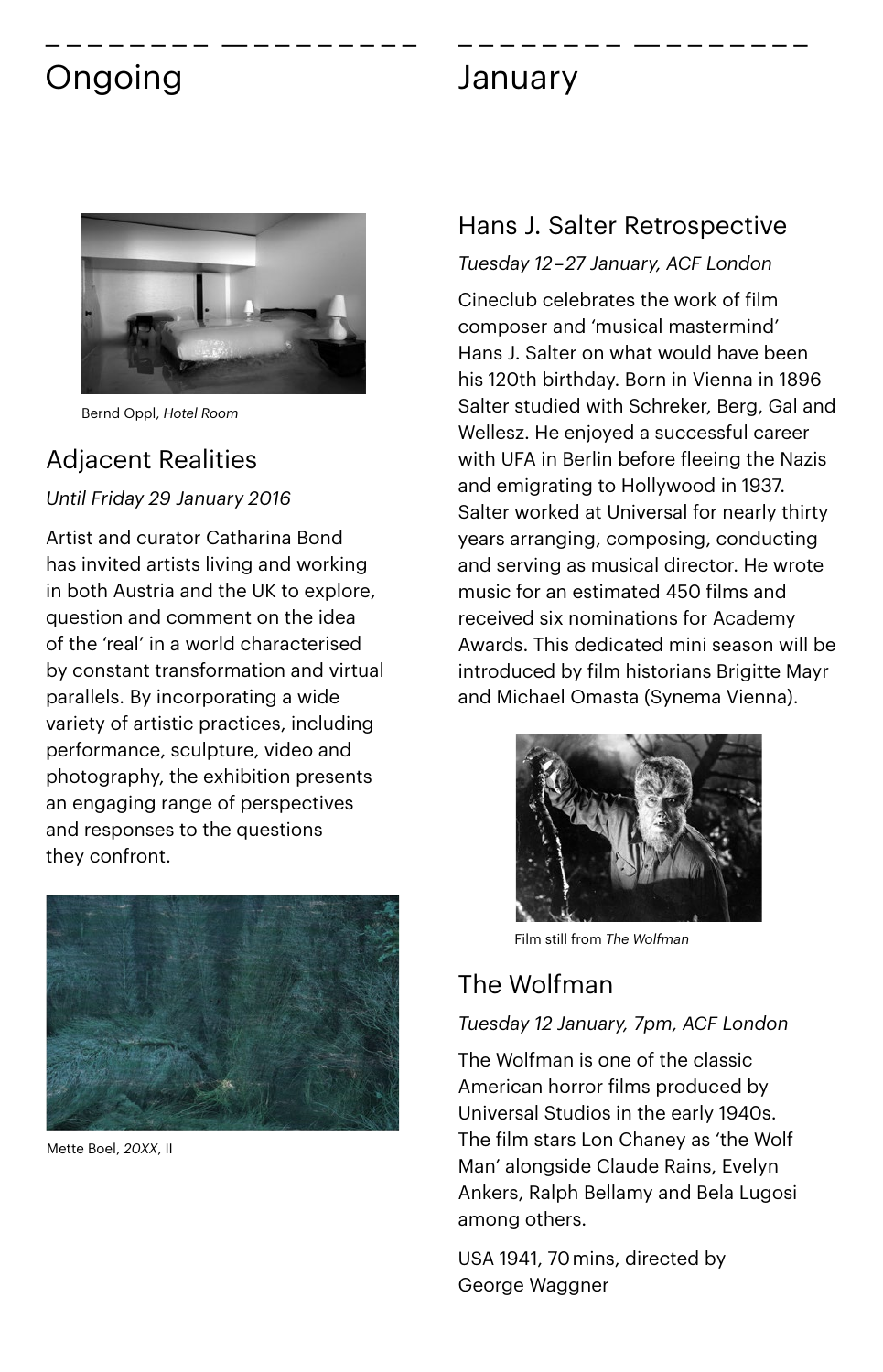

Film still from *It Started with Eve*

#### It Started with Eve

#### *Thursday 14 January, 7pm, ACF London*

A playboy (Robert Cummings) persuades a waitress (Deanna Durbin) to pose as his fiancée in order to please his dying grandfather (Charles Laughton). Romantic comedy complications ensue when the grandfather recovers and Cummings's real fiancée turns up. Durbin warbles selections from Tchaikovsky, Valverde, and Dvorak in this delightful musical comedy. Hans J. Salter received an Academy Award nomination for Best Original Music Score.

USA 1941, 93 mins, directed by Henry Koster

#### Phantom Lady

#### *Wednesday 20 January, 7pm, ACF London*

Scott Henderson (Franchot Tone), a successful young businessman, is arrested for allegedly strangling his wife. On the night in question, he had met a girl in a bar, but does not know her name. Henderson is convicted and sentenced to die in 18 days, but his

faithful secretary, Carol (Ella Raines), believes he is innocent and begins searching for the woman.

USA 1944, 87 mins, directed by Robert Siodmak

### Scarlet Street

#### *Wednesday 27 January, 7pm, ACF London*

This is Fritz Lang's most harrowing study of guilt and damnation, with Edward G. Robinson as a quietly suffering bookkeeper who encounters fate in the form of a calculating prostitute (Joan Bennett) and her pimp (Dan Duryea).

USA 1945, 103 mins, directed by Fritz Lang

### Translation Launch: The Last Days of Mankind by Karl Kraus

*Tuesday 19 January, 6.30pm, Austrian Residence*

Together with the Centre for German Jewish Studies at the University of Sussex we present the London launch of the first complete English edition of Karl Kraus's WWI documentary drama. *The Last Days*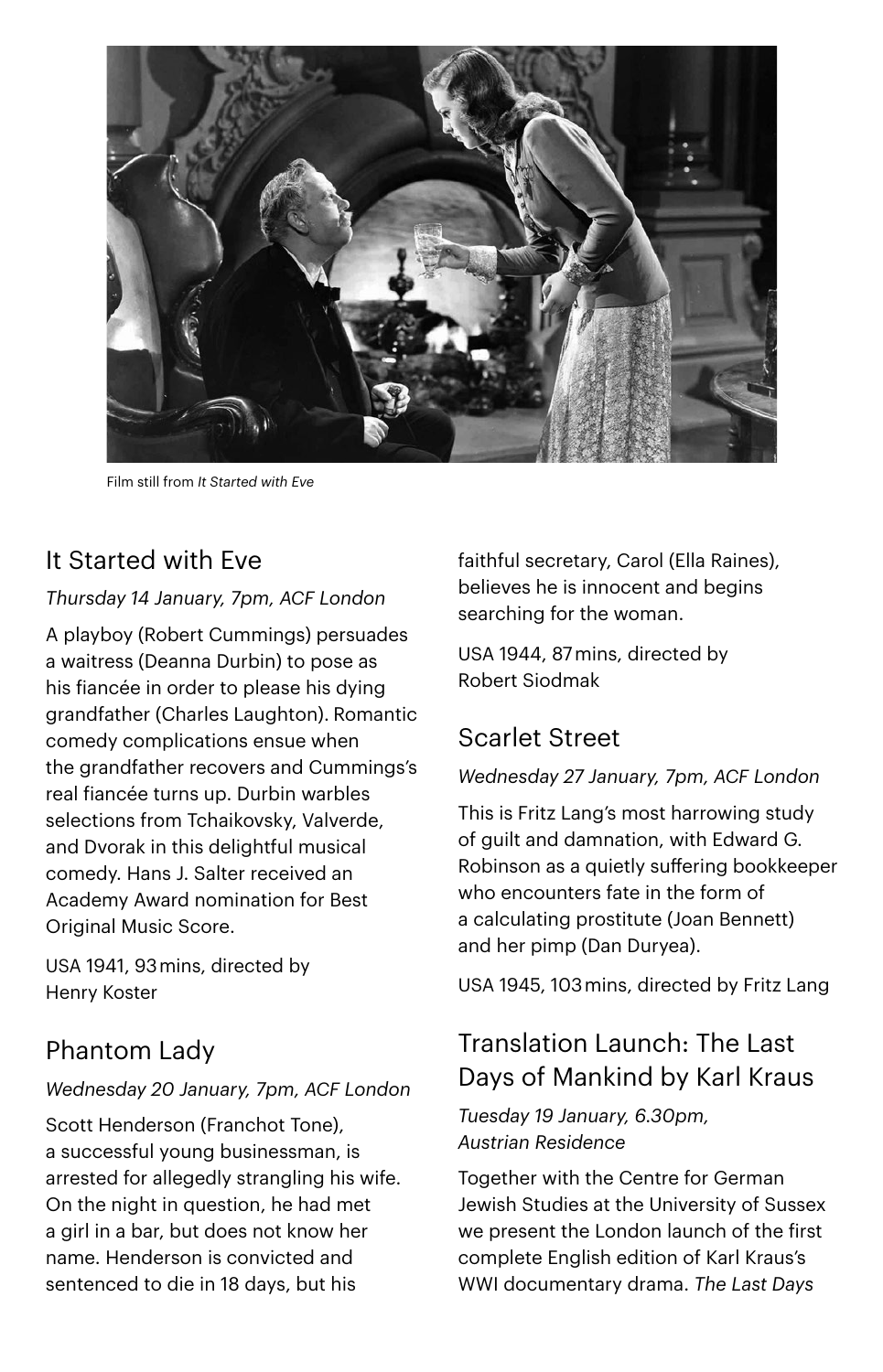*of Mankind* remains as powerfully relevant as the day it was first published. Kraus's play enacts the tragic trajectory of the First World War. This volume is the first to present a complete English translation of Kraus's towering work, filling a major gap in the availability of Viennese literature on the era of the War to End All Wars.

The event features readings by actors Chris Staines and Liza Weber of scenes from this new version of the play, followed by a discussion with the translators, Fred Bridgham and Edward Timms. Chaired by Ritchie Robertson, Taylor Professor of German, University of Oxford.

Please note this event takes place at the Austrian Residence: 18 Belgrave Square, London SW1X 8HU; booking via [www.acflondon.org](http://www.acflondon.org)

#### Migrants Today

*Friday 22 January, 3–5.30pm, Senate House*

This will be the first in a seminar series entitled 'Vienna Tales on Page and Screen' bringing together short stories by wellknown literary figures such as Arthur Schnitzler, and films on contemporary themes made or set in Vienna. The series is presented by Heide Kunzelmann and the Ingeborg Bachmann Centre, IMLR.

modernlanguages.sas.ac.uk

### Daniel Kehlmann Reading

#### *Thursday 28 January, ACF London, 4pm*

The ACF London is pleased to host a second reading and presentation of Daniel Kehlmann's latest, as yet untitled play. Once again, Olivier Award-winning director Laurence Boswell (Artistic Director Ustinov Theatre) will direct this rehearsed readings.

Daniel Kehlmann is best known for his novel *Die Vermessung der Welt* (2005) which was one of the biggest selling German-language novels and was awarded the Heimito von Doderer prize.



Stummerer, Hablesreiter, Koeb, Akita, *eat I VALUE I design*

### eat | VALUE | design

#### *Friday 29 January, V&A*

Artists and designers honey and bunny (Sonja Stummerer & Martin Hablesreiter) have been invited by the V&A to present one of their performative works at Friday Late. Why do we eat soup with a spoon, when we could drink it, too? Why do we sit on chairs and not on the floor when we eat? And why do we wear tight, uncomfortable clothing while doing so, and not aprons or bathrobes? The way we eat is not biologically predetermined, but rather molded by our culture. This multi-media work explores and re-imagines our relationship with food.

Info: V&A Museum, Exhibition road, www.vam.ac.uk; www.honeyandbunny.com; www.sustainable-fooddesign.com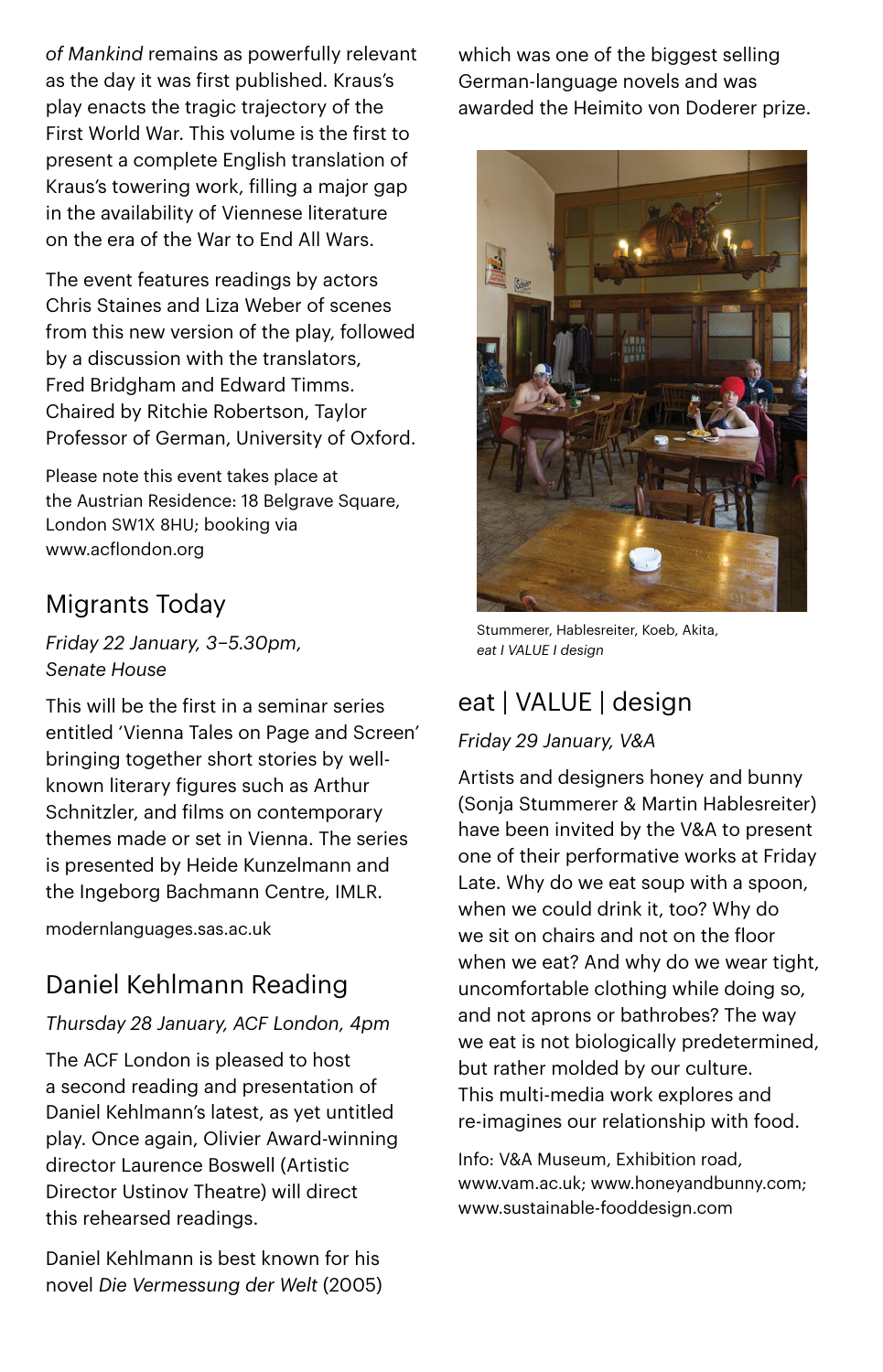#### February – – – – – – – – — – – – – – – – –

#### Portrait Concert: Karlheinz Essl featuring Xenia Pestova

#### *Monday 1 February, ACF London, 7pm*

This concert sheds new light onto an instrument we know and love: the concert piano. The instrument's long history and the wonderful music written for it will serve as a backdrop for this concert, where the piano will appear in a new guise. With the aid of computer technology and live electronics paired with extended playing techniques, the grand piano will display a fascinating variety of sounds. Next to the grand piano, its tiny sister – the toy piano – will also be heard this evening.

Xenia Pestova is a pianist and Director of Performance at the University of Nottingham. Together with Karlheinz Essl, professor of composition at the University of Music in Vienna, she will perform

several of his works where the piano is transformed into a new being.



Karlheinz Essl, © Markus Rössle, 2011

### Editta Braun Company: Close Up

#### *Monday 1 February, Manipulate Festival Edinburgh*

In *Close Up*, the final part of Editta Braun's acclaimed trilogy, dancers' bodies lose their humanity and become impersonal entities. The virtuoso concert pianist Ayse Deniz arranges and interprets compositions by Thierry Zaboitzeff at the grand piano in her peculiar, idiosyncratic way. Four dancers – bodies in concert – enter the stage, creating a physical dialogue with Ayse Deniz's performance, thus embodying and externalising the interior sounds and texture of the music.

www.manipulatefestival.org



Editta Braun Company, *Close Up* © Bettina Frenzel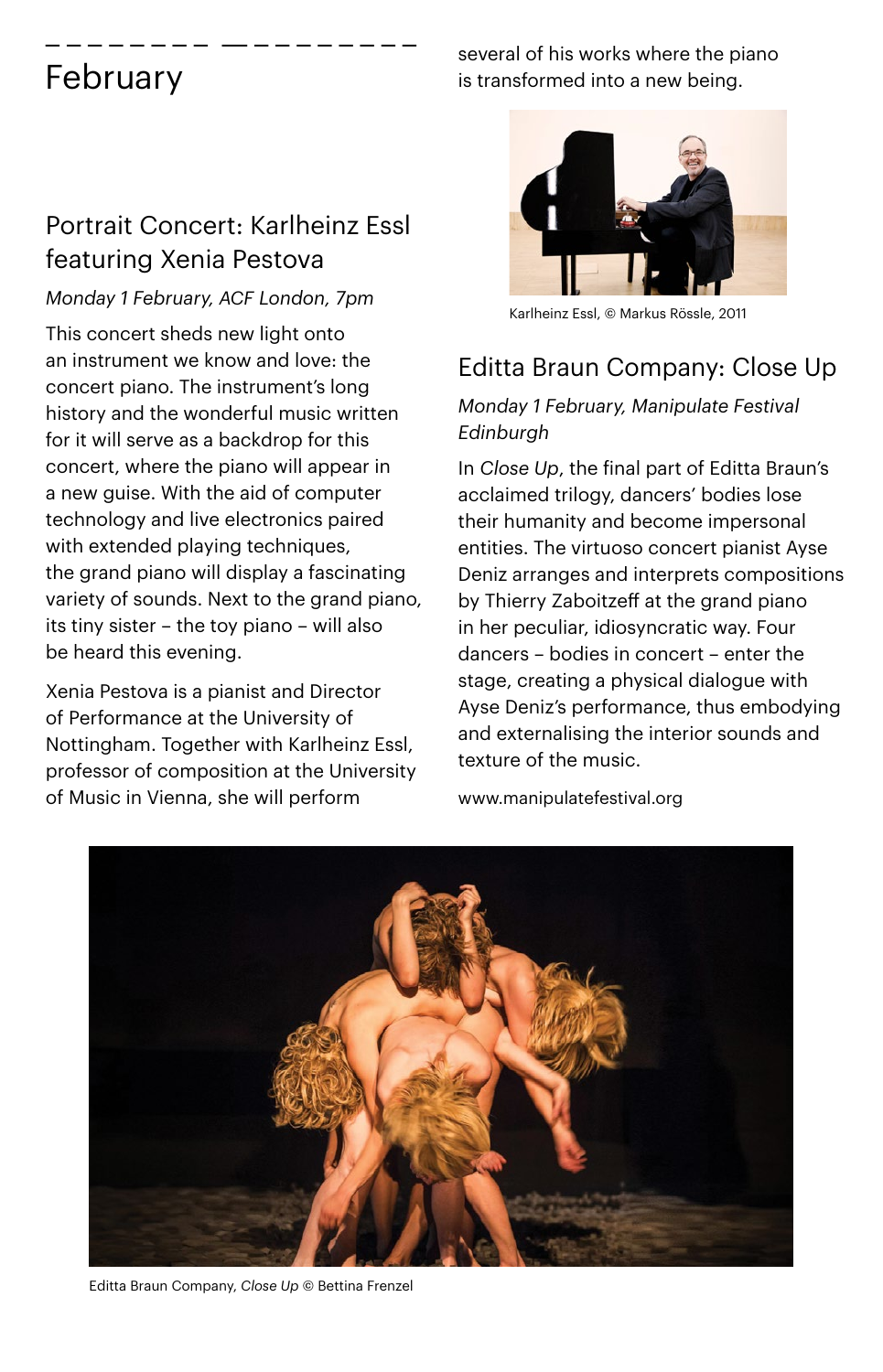### Basic Structures Of

#### *Exhibition opening: Tuesday 9 February, 7 – 9pm, ACF London*

*Basic Structures Of* presents three artists that use the vocabulary of fabric within the development of their practice. Positioned within the frame of fashion week, this exhibition will reflect on the connections between the body, technology and the inherent gestures that relate to construction of textiles. Participating artists include: Anna-Sophie Berger (A), Fay Nicholson (UK) and Constanze Schweiger (A).

### Max Perutz Lecture

*Wednesday 10 February, 5.45pm, Peterhouse College, Cambridge*

Dr Michel Goedert, Joint Head of the Neurobiology Division at the Laboratory of Molecular Biology, will give this year's Max Perutz Lecture. Dr Goedert's research focuses on the aetiology and pathogenesis of common neurodegenerative diseases, including Alzheimer's disease and Parkinson's disease.

Info: Friends of Peterhouse Theatre at Peterhouse College, Cambridge. To attend please email Holly Ashcroft: [ha365@cam.ac.uk](mailto:ha365@cam.ac.uk)

### Das Spiel

*Wednesday 10 – Sunday 14 February, Vault Festival London*

This psychological immersive theatre show blurs the lines of performance and reality. Audience members become participants as they journey through memories, accurately and mind-blowingly recreated by illusionist and performer Philipp Oberlohr.

[www.vaultfestival.com](http://www.vaultfestival.com)

## Cooking the Empire

#### *Thursday 11 February, 7pm, ACF London*

After the success of our Vanillekipferl event last December, we invite you on another culinary and literary tour down memory lane. The second event takes its inspiration from a famous Austrian collection of stories by Friedrich Torberg and the comfort food cooked up by the beloved character Tante Jolesch. Literary food enthusiast Johanna Zimmerer will present another sweet Austrian classic: 'Buchteln'. This event is organised in cooperation with the Second Generation Network.



*Another Austria*: Design by Roshi Porkar, photograph by Irina Gavrich, model Lisi Zeininger

### Another Austria: Utopia

*Friday 19 – Tuesday 23 February, Somerset House, London*

Another Austria returns for the fourth year to present Austrian designers at the British Council's International Fashion Showcase at London Fashion Week. Designer and curator Claudia Rosa Lukas explores the theme of utopia and the ideal world in this unique fashion presentation. Fashion becomes a vehicle for openess and inclusion, where up and coming designers toy with the utopian massbespoke idea of clothing.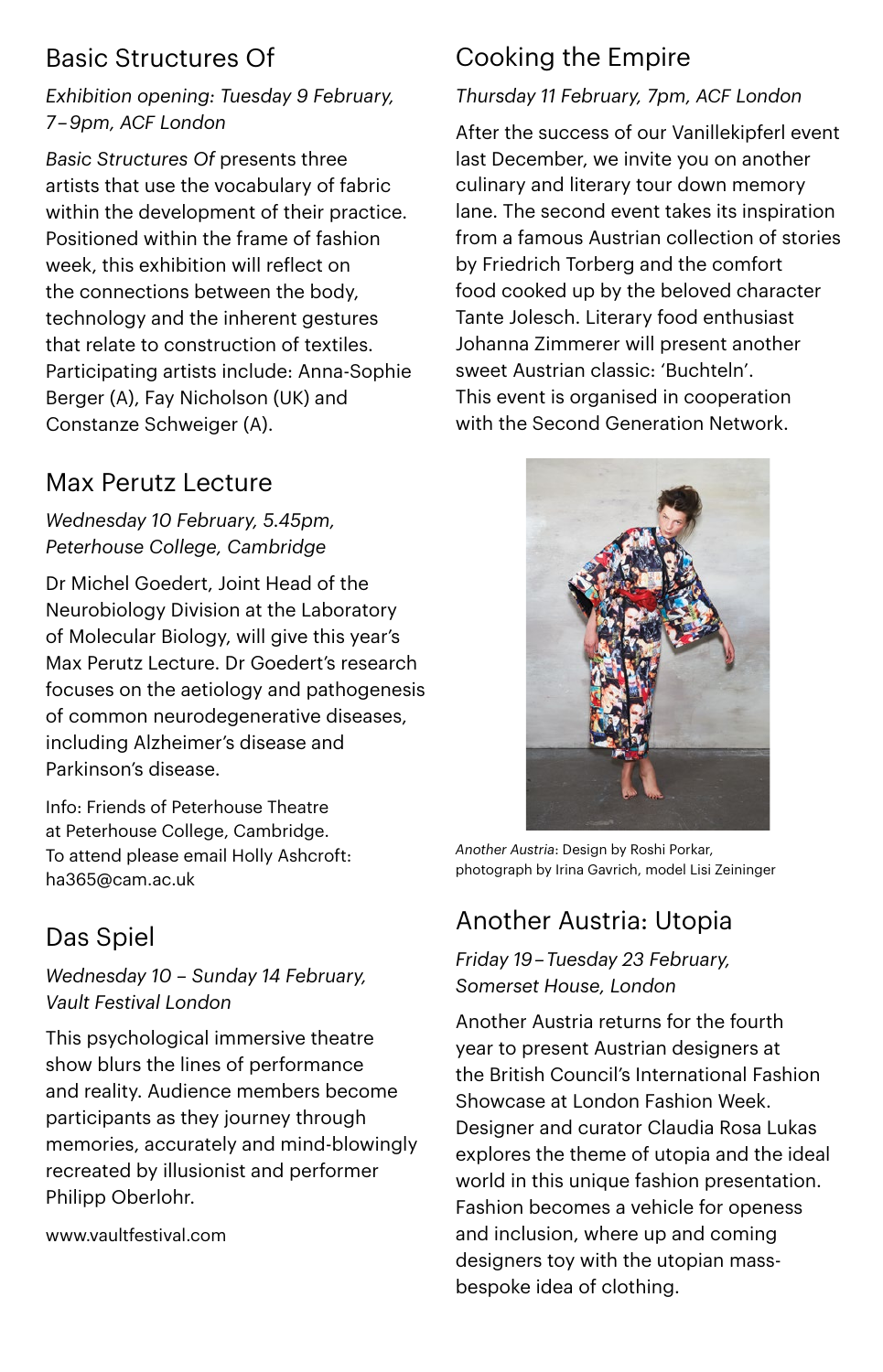Info: Somerset House, Strand, London SC2R 1LA, [www.somersethouse.org.uk;](http://www.somersethouse.org.uk) [www.anotheraustria.com](http://www.anotheraustria.com)

#### Jewish Book Week: Born Survivors

#### *Monday 22 February, 2.30pm, JW3*

In *Born Survivors* Wendy Holden recounts the tale of three exceptional women. Priska, Rachel and Anka were strangers to each other, but they all survived the death camps, as did their new-born babies. 65 years later the three 'miracle babies' met for the first time at Mauthausen on the anniversary of the camp's liberation. Wendy Holden will be joined by one of the 'infant' survivors, Eva Clarke, to be interviewed by the journalist Jenni Frazer.

Info: JW3, 341–351 Finchley Road, London NW3 6ET; T 020 7433 8988; www.jw3.org.uk

#### Variations on a Theme

#### *Wednesday 24 February, 7pm, ACF London*

We continue to explore the best of new Austrian and British writing in our new author discussion series. The series will bring Austrian and British authors together to discuss a topic that is prominent in their work. Translator in Residence Jen Calleja has curated a number of literature projects for the ACF including 'Killer Thrillers from Austria' and 'Translation as Firework'. More details to come, please check our website.

### Identities in-between: Challenging the idea of 'ethno-national' belonging

*Thursday 25 February, 7pm Romanian Cultural Institute*

East-Central Europe is a region forged in diversity, but redrawn as largely ethnonational after 1918. Historically, many

people mixed dialects and languages with ease, without fully pledging 'national' adherence; others still blended regional affiliations, religious adherence, and secular or dynastic affiliations.

Jan Fellerer and Robert Pyrah (University of Oxford) and Marius Turda (Oxford Brookes University) offer fascinating insights into how people's identities have been manipulated from the outside, are seen from the inside, and practiced in daily life, and propose the term 'sub-cultures' to help account for them being different from mainstream 'minority/majority' identities.

Info: Romanian Cultural Institute London, 1 Belgrave Square, London SW1X 8PH; [www.icr-london.co.uk](http://www.icr-london.co.uk)

#### TrioVanBeethoven

#### *Thursday 25 – Saturday 27 February, Scotland*

Clemens Zeilinger (piano), Verena Stourzh (violin) and Franz Ortner (cello) have been invited to Scotland for a special tour. According to the trio, Beethoven stood for independence of mind, revolutionary ideas and was at the same time the central point of departure for new traditions of composing. Their three concerts will take place on 25 February in Glasgow, 26 February in Findhorn and on 27 February in Edinburgh. Details on their website.

[www.triovanbeethoven.at](http://www.triovanbeethoven.at/)



Trio Van Beethoven © Reinhard Winkler